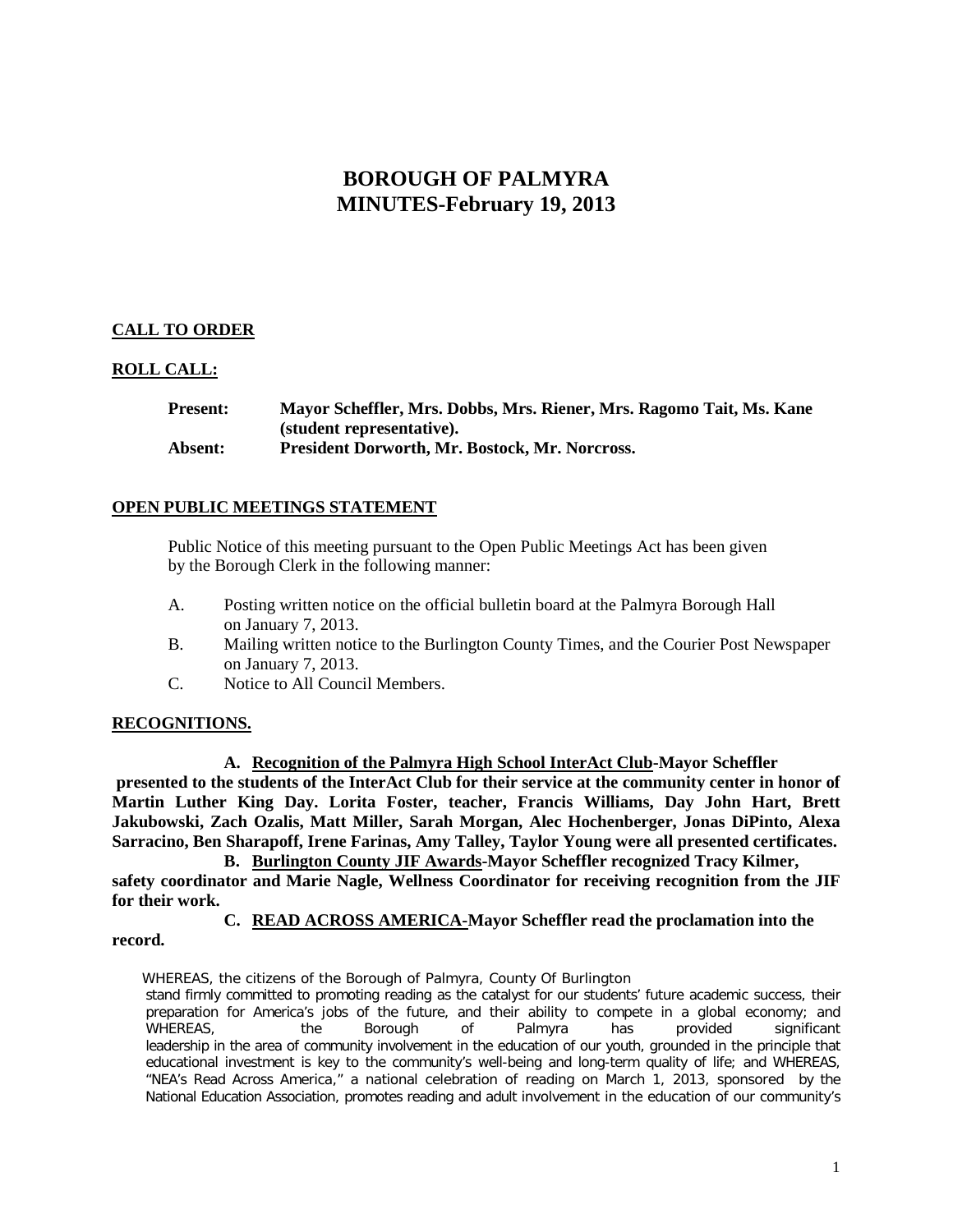students; THEREFORE, BE IT RESOLVED that the Mayor and Borough Council of Palmyra calls on the citizens of the Borough of Palmyra, County of Burlington, to assure that every child is in a safe place reading together with a caring adult on March 1, 2013; AND BE IT FURTHER RESOLVED that this body enthusiastically endorses "NEA's Read Across America "and recommits our community to engage in programs and activities to make America's children the best readers in the world.

#### **D. Proclamation- Proclamation Declaring March 12-16, 2013 Flood Safety Awareness Week. Mayor Scheffler read the following section into the minutes:**

*Whereas,* **under the coordination of the National Weather Service with the strong support of the Borough of Palmyra Council, the Borough of Palmyra Office of Emergency Management, the Red Cross, a number of state and federal, and local volunteer agencies and businesses will be informing and educating the public on steps that should be taken to survive the severe weather hazards and the potential disasters that this spring and summer may bring, and;** *Whereas,* **by taking reasonable precautions, the citizens of the Borough can reduce the loss of life and property and also decrease the effects of severe weather on our resources and economy.**

## **COORESPONDENCE.**

**A. Senate Bill 2511- Resolution Opposing Senate Bill 2511 Amendments To Open Public Meeting Act. Mayor Scheffler discussed that the Borough is in favor of the changes to make the agenda more available to the general public and also supports the right of the public to be present at all meetings of the council. Mayor Scheffler explained that she does have some issues with the costly unfunded mandates that the bill will create and that it is unfair to residents to not allow a more friendly process to address their concerns that are present at the meetings.** 

**B. Bridge Commission- Chief Pearlman informed council that the Bridge Commission has sent a request to place a don't block the box traffic design at the intersection of Temple and Souder Street. Chief Pearlman explained that blocking the intersection causes a lot of traffic to back up. The bridge commission will cover all of the expenses for the work as well as notify the residents in the Palmyra Harbour about the change.** 

**C. Halloween Parade Committee- Mayor Scheffler read a letter of thank you from the Halloween Parade Committee. The committee had placed an ad in the Burlington County Times thanking all of the sponsors. Mrs. Riener inquired if four members of council could attend the Halloween parade committee meetings without violating the quorum rule. Mr. Rosenberg explained that since the committee was independent of the borough and not appointed by the Mayor or Borough Council it would not be a function of the governing body and so would not be counted as a quorum.**

**D. Council Committee Appointments.- Mayor Scheffler appointed Mrs. Ragomo Tait as the head of the public events committee along with Mr. Norcross as a member. Mayor Scheffler appointed Mr. Norcross to a new committee-Youth and Recreation along with Mrs. Ragomo Tait and Ms. Kane as members.** 

**APPROVAL OF MINUTES. Mrs. Riener made a motion to approve the minutes from February 4, 2013, Ms. Dobbs second the motion. All members present voted in favor of the motion.** 

#### **PRESENTATIONS.**

**A. DVRPC Broad Street project-Environmental Resolutions. Mr. Kirchner and Mrs. Arcari presented the Broad Street (CR543) traffic calming study that was prepared with a grant from the DVRPC for the borough. Mrs. Arcari explained that meetings were held with Chief Pearlman, the business community and Burlington County to help with study. The study is actually a recommendation for the future improvements to Broad Street. There is a need for slower traffic and a friendly pedestrian route. Mrs. Arcari reported that she is still working on the intersection of Highland and Morgan Avenue with the DOT and NJ Transit. There are a lot of rear end collisions**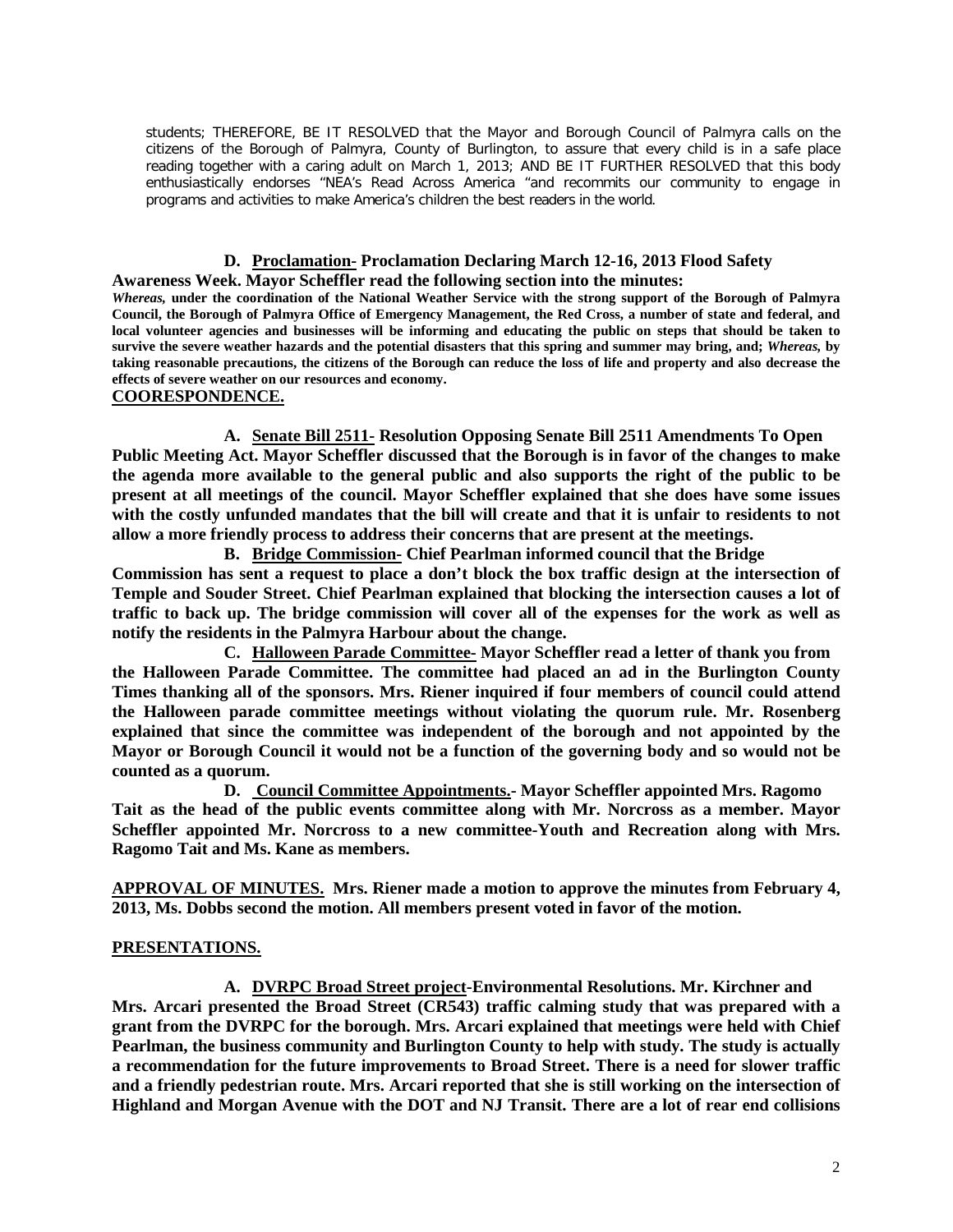**at the intersection of Broad and Cinnaminson Avenue that traffic calming devices would help alleviate. The angle parking on Broad Street is also an issue and that the calming devices proposed would slow the traffic down to allow someone to back out safer. The traffic calming devices for Broad Street would allow for safer access to mass transit, increased pedestrian and bike activity and investment and new businesses for Broad Street. Mrs. Arcari explained that could be a gateway to the borough located at Public Road and Market Street welcoming people to Palmyra. The area in front of the EMS and firehouse could also be enhanced with new patterns and colored payment. Mrs. Riener discussed the need for a flashing light to be placed in front of the firehouse to allow the trucks to enter and exit. Mrs. Arcari explained that they could be placed there, but the Borough would have to acquire permission from Burlington County since it is a county road. Mrs. Arcari discussed the need for more signage to show residents the Heritage Trail route. Mrs. Arcari recommended that there be a review of the signage on Broad Street and that the outdated signs be removed and also that there are areas of double signage. Mayor Scheffler inquired as to the next step. Mrs. Arcari explained that if there were any comments from council they could be incorporated and then the final report would be sent to the DVRPC for their approval. DVRPC will provide comments as well. Mr. Kirchner explained that this study is a stepping stone for the borough to use for when they wish to do work on Broad Street.** 

## **ORDINANCE ON FIRST READING.**

**A. Ordinance 2013-1, An Ordinance Amending Section 304(f) Of The Land Development Code Of The Borough Of Palmyra. (accessory buildings). Ms. Dobbs made a motion to adopt the ordinance on first reading, Mrs. Riener second the motion. At the call of the roll, the vote was:**

**AYES: Ms. Dobbs, Mrs. Riener, Mrs. Ragomo Tait, Mayor Scheffler**

**NAYES: None. The ordinance was adopted on first reading and will be heard on second and final reading at the council meeting of March 18, 2013 at 7pm.** 

**B. Ordinance 2013-2, An Ordinance Regulating The Display Of Merchandise In The Borough Of Palmyra. Mrs. Riener made a motion to adopt the ordinance on first reading, Ms. Dobbs second the motion. At the call of the roll, the vote was:**

**AYES: Ms. Dobbs, Mrs. Riener, Mrs. Ragomo Tait, Mayor Scheffler**

**NAYES: None. The ordinance was adopted on first reading and will be heard on second and final reading at the council meeting of March 18, 2013 at 7pm.** 

**C. Ordinance 2013-3, An Ordinance To Exceed Municipal Budget Appropriation Limits And To Establish A CAP Bank (N.J.S.A. 40A:4-45.14). Ms. Dobbs made a motion to adopt the ordinance on first reading, Mrs. Riener second the motion. At the call of the roll, the vote was:**

**AYES: Ms. Dobbs, Mrs. Riener, Mrs. Ragomo Tait, Mayor Scheffler**

**NAYES: None. The ordinance was adopted on first reading and will be heard on second and final reading at the council meeting of March 18, 2013 at 7pm.** 

**D. Ordinance 2013-4, An Ordinance Amending Ordinance 2012-37, Chapter 230 Of The Code Of The Borough Of Palmyra (yard waste, construction debris). Mayor Scheffler requested that the requirement from a physician be removed. Mrs. Riener made a motion to adopt the ordinance on first reading, Ms. Dobbs second the motion. At the call of the roll, the vote was:**

**AYES: Ms. Dobbs, Mrs. Riener, Mrs. Ragomo Tait, Mayor Scheffler**

**NAYES: None. The ordinance was adopted on first reading and will be heard on second and final reading at the council meeting of March 18, 2013 at 7pm.** 

**E. Ordinance 2013-5, Ordinance Amending The Code Of The Borough Of Palmyra**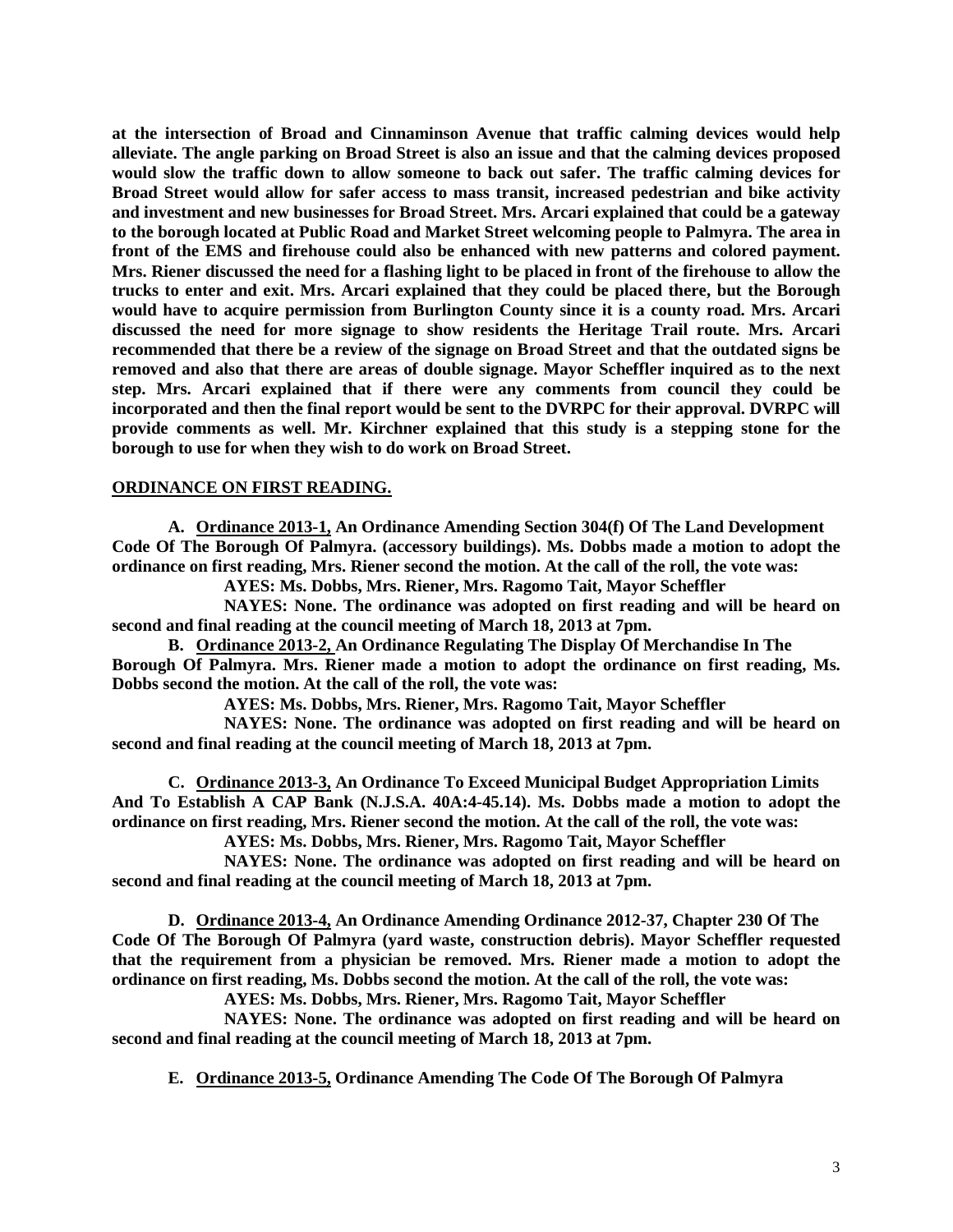**Chapter 90 Vehicles And Traffic To Regulate Parking On Portions Of Cinnaminson Avenue And Charles Street. Chief Pearlman explained that this is to help with the traffic from the school as well as the students attempting to cross the street. Ms. Dobbs made a motion to adopt the ordinance on first reading, Mrs. Riener second the motion. At the call of the roll, the vote was:**

**AYES: Ms. Dobbs, Mrs. Riener, Mrs. Ragomo Tait, Mayor Scheffler**

**NAYES: None. The ordinance was adopted on first reading and will be heard on second and final reading at the council meeting of March 18, 2013 at 7pm.** 

**F. Ordinance 2013-6, Ordinance Prohibiting Animals In Borough-Owned Buildings.**

**Mayor Scheffler explained that people are bringing their dogs into the borough owned buildings and using the restrooms. Ms. Dobbs made a motion to adopt the ordinance on first reading, Mrs. Riener second the motion. At the call of the roll, the vote was:**

**AYES: Ms. Dobbs, Mrs. Riener, Mrs. Ragomo Tait, Mayor Scheffler**

**NAYES: None. The ordinance was adopted on first reading and will be heard on second and final reading at the council meeting of March 18, 2013 at 7pm.** 

**G. Ordinance 2013-7, Capital Ordinance.(held for more information).Mr. Gural informed council that the borough would have to go out for formal bid for the trash carts for the new program. Mr. Gural explained that the figures on the ordinance may change, so he would like to hold this ordinance for introduction until after the bids are received.** 

**RESOLUTIONS. Consent Agenda- Items A-V will be enacted as a single motion, if any resolution needs additional discussion it will be removed from the consent agenda and voted on separately. Mayor Scheffler read 2013-48 into the record. Mr. Kirchner explained that resolutions 2013-50-54 dealt with the odor control improvements for the sewer plant. Ms. Dobbs made a motion to approve the consent agenda, Mrs. Riener second the motion. At the call of the roll, the vote was:**

**AYES: Ms. Dobbs, Mrs. Riener, Mrs. Ragomo Tait, Mayor Scheffler NAYES: None.**

**A. Resolution 2013-37, Resolution Authorizing Award Of Contract To Central Jersey Waste and Recycling Inc. For Waste Removal.**

**B. Resolution 2013-38 Resolution Authorizing An Agreement With Real Results Basketball Training LLC And Authoring The Mayor To Sign Necessary Documents.**

**C. Resolution 2013-39 Resolution To Cancel Debits And Credits Of \$10.00 Or Less For The Tax Year 2012.**

**D. Resolution 2013-40, Resolution Authorizing Change Order #1 For Eagle Construction Services For HVAC Replacement Project.**

**E. Resolution 2013-41, Resolution Authorizing Change Order #2 For Eagle Construction Services For HVAC Replacement Project.**

**F. Resolution 2013-42 Resolution Authorizing Engineer Services For HVAC System Additions To Environmental Resolutions.**

**G. Resolution 2013-43, Resolution Authorizing Engineer Services For Borough Hall Lobby Improvements To Environmental Resolutions.** 

**H. Resolution 2013-44, Resolution Authorizing Engineer Services For Odor Control Improvements Phase II For Sewer Treatment Plant.**

**I. Resolution 2013-45, Resolution Approving Agreement With Global Connect.**

**J. Resolution 2013-46, Resolution Appointing Marie Nagle As Coordinator For The Board of Health.**

**K. Resolution 2013-47, Resolution Setting The Salary For The Land Use Board Secretary At A Rate Of \$4,000 Annually.**

**L. Resolution 2013-48, Resolution Appointing Bridget Elmes As A Seasonal Workers For The Public Works Department At A Rate Of \$15.94 An Hour.**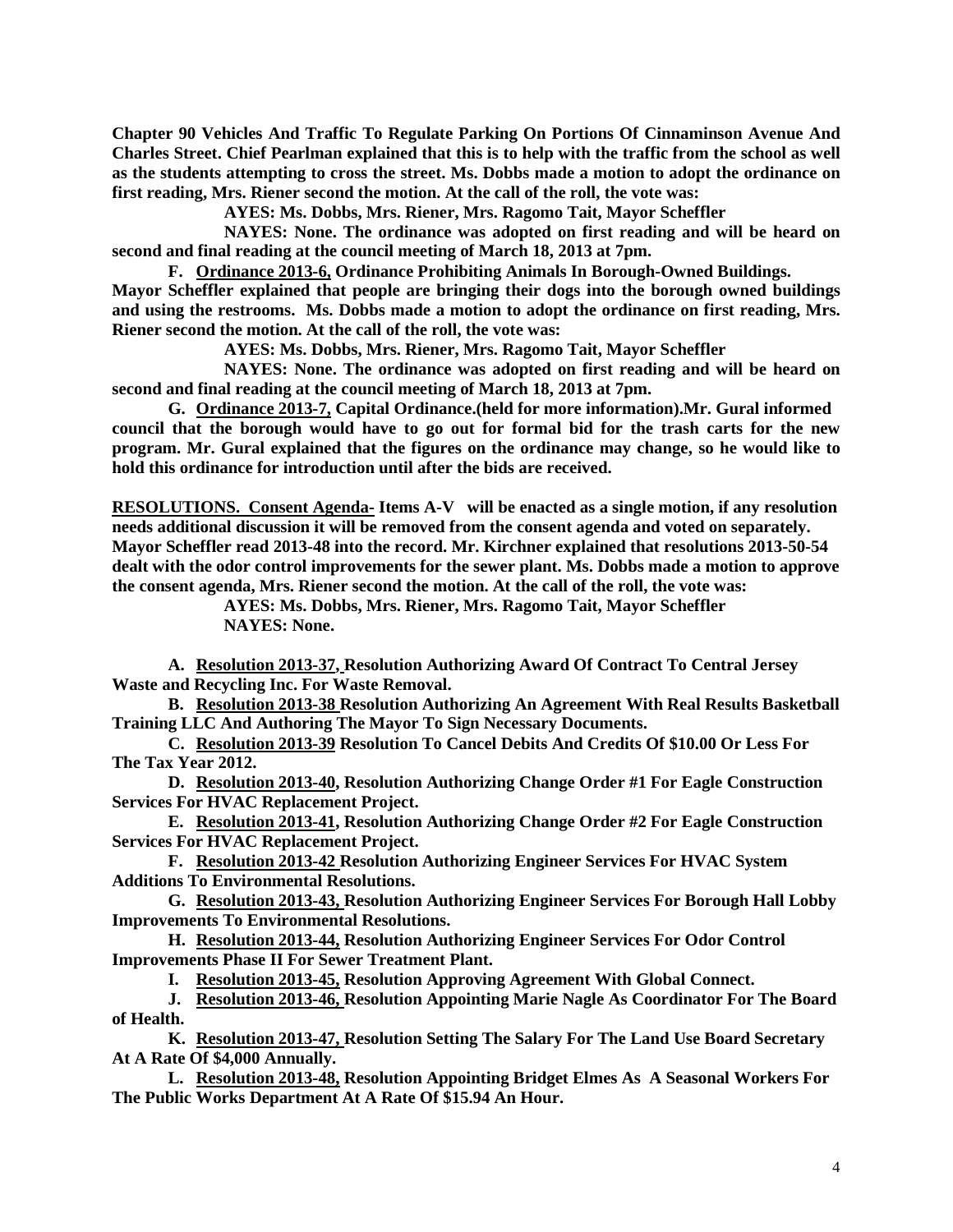Whereas**,** the governing body of the Borough of Palmyra has determined a need for seasonal workers for the public works and sewer department; and Whereas**,** the governing body of the Borough of Palmyra approves the appointment of the following individual for the 2013 year. Now, Therefore Be It Resolved**,** by the Borough Council of Palmyra, County of Burlington, State of New Jersey that: Bridget Elmes is hereby appointed as a seasonal employee beginning March 1, 2013 till September 30, 2013 at the rate of \$15.94 per hour with a maximum of 10 hours per week and will be paid a salary of \$414.42(equivalent of Land Use Board secretary for 2012), for the month of February, 2013.

# **M. Resolution 2013-49, Resolution Authorizing Transfers In The 2012 Budget.**

**N. Resolution 2013-50, Resolution Confirming That Qualified Firm Has Been Retained By The Applicant For Legal Services For Gravity Sludge Thickening and Odor Control Improvements.**

**O. Resolution 2013-51, Resolution Confirming That Qualified Firm Has Been Retained By The Applicant For Bond Counsel Services For The Sludge Thickening And Odor Control Improvements.**

**P. Resolution 2013-52, Resolution Confirming That The Borough Engineer Be Authorized To Act As An Authorized Representative Of Palmyra Borough In NJEIT Reimbursement Forms.** 

**Q. Resolution 2013-53, Resolution Authorizing Application For A Loan From The New Jersey Environmental Infrastructure Financing Program For Sludge Thickening And Odor Control Improvements.** 

**R. Resolution 2013-54, Resolution Confirming That Qualified Firm Has Been Retained By The Applicant For Engineering Services.**

**S. Resolution 2013-55, Resolution Authorizing Approval Of Payment Of Bills For January, 2013.** 

**T. Resolution 2013-56, Resolution Opposing Senate Bill 2511 Amendments To Open Public Meetings Act.**

**U. Resolution 2013-57, Resolution Authorizing The Burlington County Bridge Commission To Create A New Traffic Requirement At The Intersection Of Temple Boulevard And Souder Street.**

**V. Resolution 2013-58, Resolution Amending Resolution 2012-46 Authorizing The Release Of Final Payment To Lewandowski Inc.**

**W. Approval of Treasurer's Report. Ms. Dobbs made a motion to approve the treasurer's report, Mrs. Riener second the motion. All members present voted in favor of the motion. COMMITTEE REPORTS.**

**Construction/Code/Shade Tree- Mrs. Riener reported that the shade tree committee is working on the five (5) year plan. The Land Use Board had no application for the month of February and did not hold a meeting. The Land Use Board will be discussing alternate dates for the rest of the year meetings.** 

**Sewer/Public Works.-Ms. Dobbs reported that the sewer/public works report is on file.**

**Public Safety- Chief Pearlman gave the report in Presidents Dorworth absence. The Chief reported that January was a busy month and that members of council received the written report.**

Student Activities-Ms. Kane reported that there will be a Blood Drive on February 22<sup>nd.</sup> Also that **the students are taking part in the MAP testing which allows a student to measure theirselves from the beginning of the year to the end of the year.** 

**Administrator Report.-Mr. Gural discussed that he is still working on the vision statement for the Borough and that the words so far are Learn (for the school) Live (residents) and looking for a word to represent the businesses. Mrs. Riener recommends letting Ms. Kane and the students work**